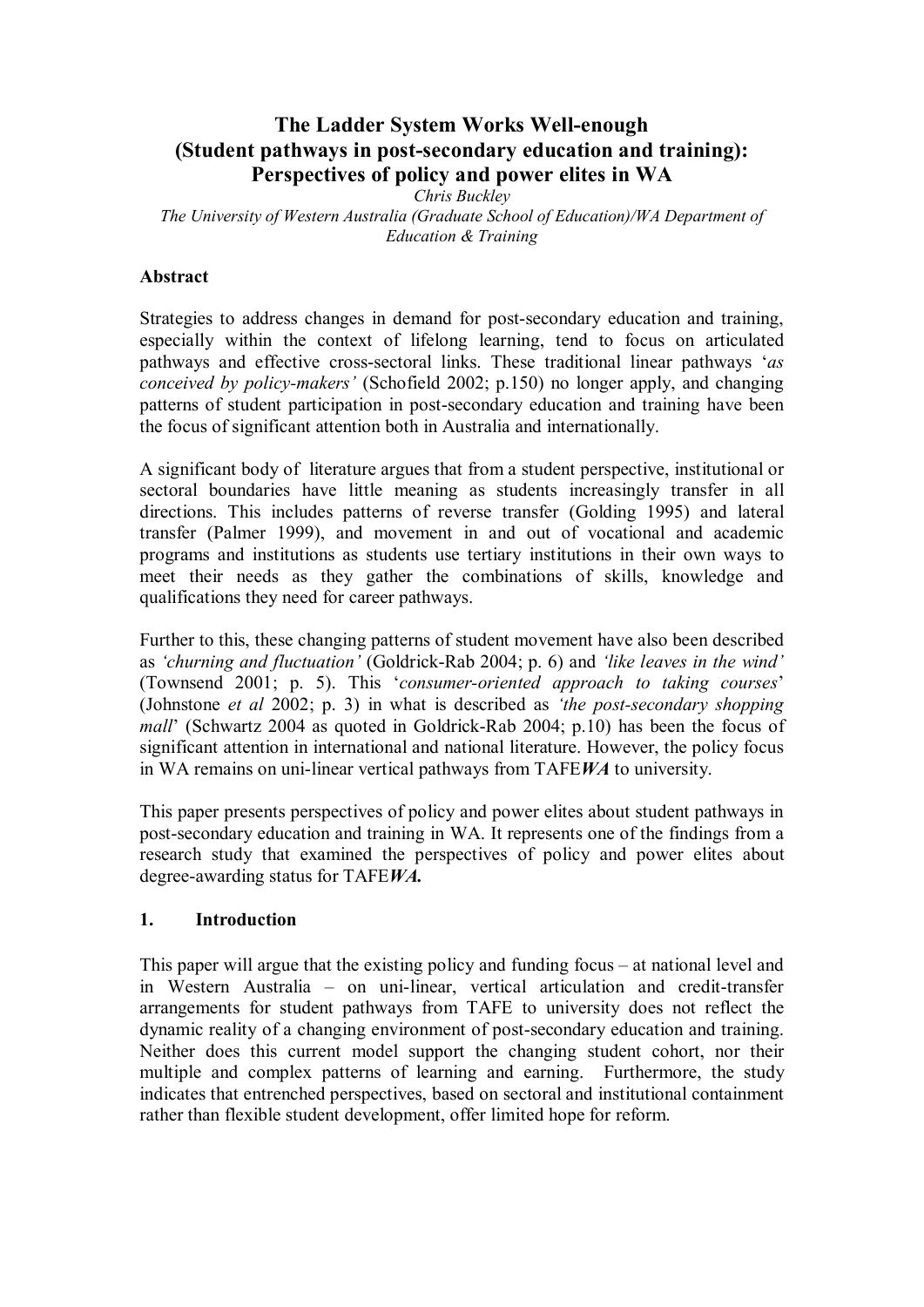This argument is based on one of four findings (*Appendix 1*) from a research study that examined the perspectives of policy and power elites about degree-awarding status for TAFE*WA*.

## **2. The Literature**

There is a substantial body of national and international literature that examines the often contentious and controversial nature of issues related to higher level vocational qualifications, and to seamless pathways for learners between TAFE, university and work. Current models for post-secondary education and training policy, planning and funding in Australia are embedded in traditional and hierarchical models of articulation and credit-transfer (Duke 2001), and the promotion of seamless pathways from TAFE to university and work.

In reality, post-secondary education and training in Australia comprises two distinct sectors – the VET sector and the higher education sector. Each sector is funded by different levels of government, is accountable to different levels of government, and with different cultures and pedagogy (Wheelahan 2000).

There is little empirical evidence to support arguments that current models of articulation and credit transfer arrangements TAFE and universities reflect the expectations or meet the needs of the majority students. There is however, increasing evidence that students, and their patterns of participation in post-secondary education and training are changing, as is the complexity of the environment.

#### · *The changing environment.*

There is general agreement in the literature that closer links between the sectors are essential to developing the diversity of learning pathways necessary to enable people to move easily between education and training and to manage a number of career changes over their lifetime (Sommerlad *et al* 1998; Wheelahan 2000; Parry and Thompson 2002). From this perspective, the rationale for collaborative cross-sectoral relationships is presented in the literature in terms of simplifying transitions and pathways to facilitate learning.

However, the literature also argues that in reality, there are significant barriers that inhibit collaborative and mutually beneficial relationships between the VET sector and the higher education sector (Watt and Paterson 2000; Wheelahan 2001). It is 'the structural, political and philosophical mechanisms' (Bragg and Reger 2000; p. 265) that remain insurmountable barriers to flexible student movement in and out of, and between post-secondary education and training sectors, institutions and the workplace. (*Slide 2:The Changing Environment*)

Competition for students to ensure funding profiles has been compounded by the emergence, at an increasing rate, of more providers in the post-secondary education and training market, including international organisations and private companies. A booming economy and labour shortages makes employment more attractive to some who, in a less dynamic economy, may otherwise pursue further education and/or training. Differences in regulatory, funding and accreditation arrangements inhibit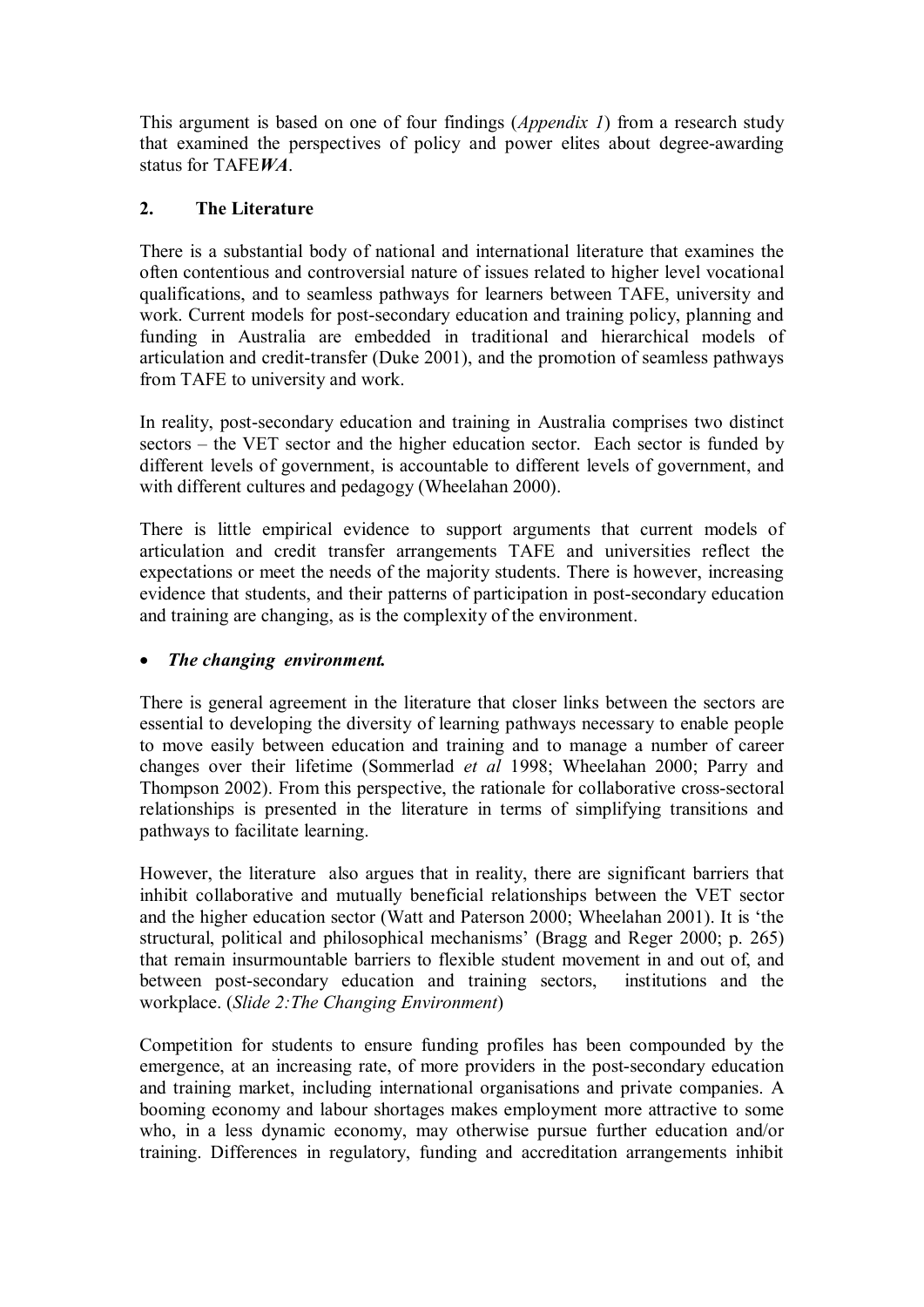crosssectoral delivery arrangements and make it difficult to respond to changing student demand in post-secondary education and training.

As a result of this 'changing world, changing workplace and changing mindset … new and more tailored approaches' (Campus Review 2006; p. 13) are required not only from training providers and practitioners, but also from policy makers. Employers and students are increasingly demanding alternatives to time-based, unilinear vertical pathways in post-secondary education and training. The policy focus remains however, on pathways models that support traditional differences and demarcations between TAFE and university

## · *Changing Students*

While the terms 'learner-centred' and 'customer-focussed' have been tossed around over the past decade or more, there seems to be little evidence of systemic and widespread change in approaches to recognition of prior learning (RPL), or to credit transfer and articulation policy and practices that reflect these values in practice.

Diverse literature (Frand 2000; Hays Specialist Recruitment 2005) examines characteristics of current and future cohorts of post-school learners. This literature emphasises that these learners are very different in their behaviours, values, expectations and needs from those (the so-called Builder and the Boomer Generations) who are currently making the plans and policies that determine the how, when, where, how long and how much of post-secondary education and training. *(Slide 3: Changing Mindsets)*

These Generation X and Generation Y learners are generally familiar with technology as a tool of everyday life, and use it comfortably to locate and assimilate information. They habitually do numerous things at the same time. They have a strong sense of entitlement, and expect 24/7 service and immediate response to their requests. They expect there to be more than one way of doing something, of finding a solution, of achieving a goal, and expect to be able to choose and customise services to suit their needs. They expect to be able to try things out, and to change their minds, to express their opinions and to be listened to. They are highly mobile, and impatient 'self esteem on steroids' (Sheahan 2005; p.1). They believe they are special. They are described as 'independently dependant' (Sheahan 2005; p. 1), leading to the emergence of the phenomenon of the 'helicopter parent' (Schweitzer 2005; Schellenbarger 2005) - the Baby Boomer parents who hover over, run interference, and carefully map out every activity and decision for their children – regardless of their age. Some further education and higher education institutions in the UK and America have employed parent bouncers to address the issue of these hovering parents, who see the institution as a product and themselves as consumers who want to ensure their investment is being protected (Schellenbarger 2005).

There is also ample evidence that patterns of student participation in post-secondary education and training are changing significantly.

#### · *Changing patterns of student participation*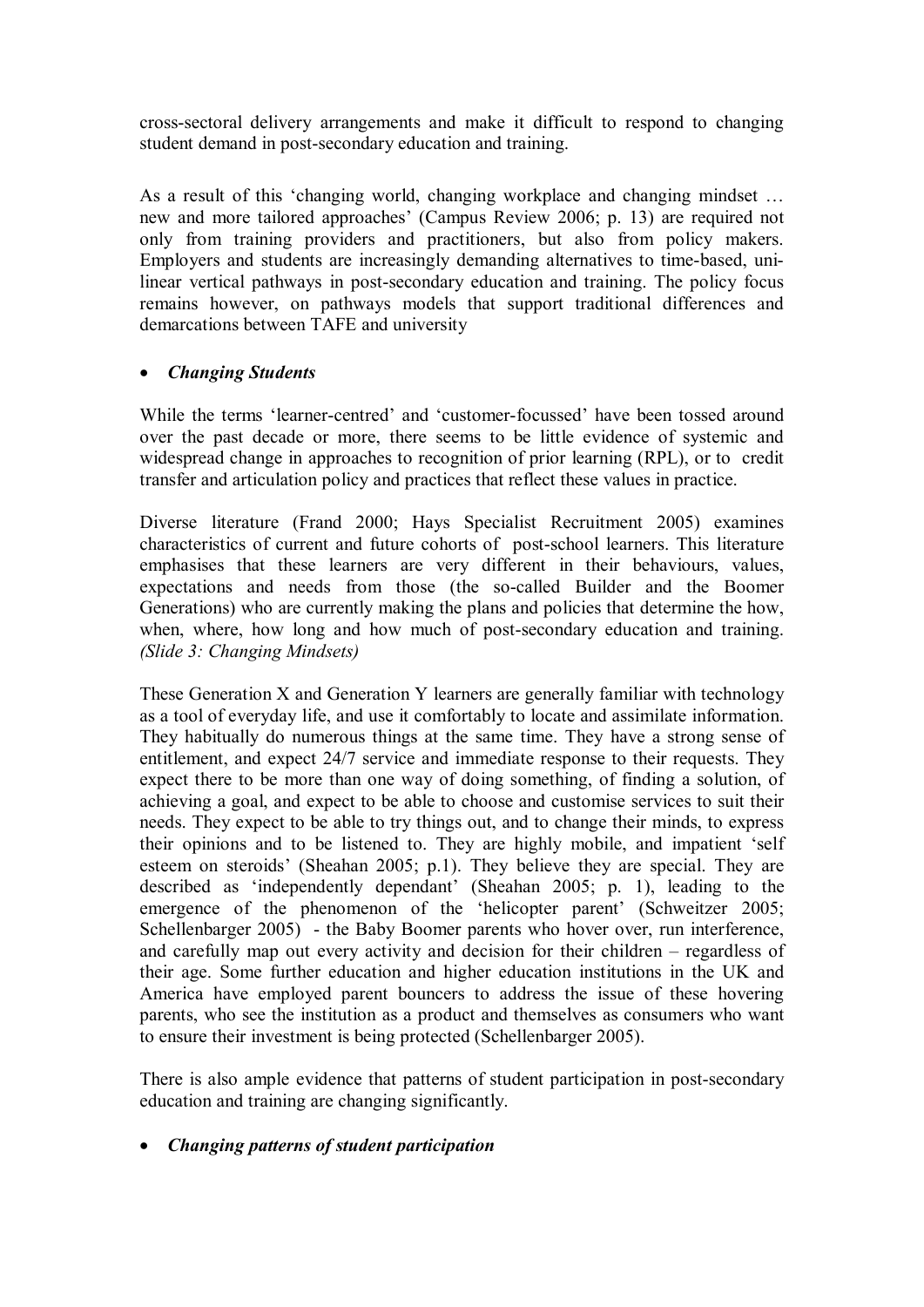A plethora of articulation arrangements between the VET sector and higher education sector in Australia aim to support student movement and progression from VET to university. Diverse institutional structures support delivery of post-secondary education and training across TAFE and universities. Further, there is a body of literature that examines a trend for university graduates to seek further qualifications in VET (OECD 2001; Golding 1995; Golding and Vallence 1999; Moodie 2005; Wheelahan 2004).

As with the cries of 'learner-centred', the catch-phrase of 'seamless pathways' is familiar. According to the literature however, traditional linear pathways 'as conceived by policy-makers' (Schofield 2002; p. 150) no longer apply. Neither traditional institutional and sectoral boundaries, nor articulation and credit transfer arrangements aimed at providing these seamless pathways from TAFE to university have little meaning from a student perspective (Kinnick *et al* 1998; Bach *et al* 2000; Golding 1995; Goldrick-Rab 2004).

Since the early 1990's the term 'swirling' has been used by researchers to describe student movement in post-secondary education and training (de los Santos and Wright 1990; Townsend and Dever 1999; Goldrick-Rab 2004). Further to this, these changing patterns of student movement have also been variously described, including 'churning and fluctuation' (Goldrick-Rab 2004; p. 6), 'like leaves in the wind' (Townsend and Dever 1999; p. 5). *(Slide 4: Changing Patterns of Learning and Earning)*

An emerging body of literature argues that students increasingly transfer in all directions. They want to move in and out of post-secondary education and training and work, and between institutions and programs, and across sectors. Students want to be able to use post-secondary education and training institutions, courses and programs in their own ways to meet their own needs, as they put together skills, knowledge and qualifications required for employment. These changing patterns of student participation and movement within and between VET, university and employment, across sectors and between institutions, have not however, been examined in depth (Goldrick- Rab 2004; Wheelahan 2004; Townsend and Dever 1999; de los Santos and Wright 1990).

The basis for my argument that traditional models of uni-linear, vertical pathways from TAFEWA to university do not meet the changing needs of the majority of learners is a research study, completed in 2005, that examined the perspectives of policy and power elites about degree-awarding status for TAFEWA. This paper uses one of the key findings to expand an argument that there is a significant gap between literature that examines changing patterns of student movement in post-secondary education and training, and the changing characteristics of learners, and the perspectives of policy and power elites in WA who make the policy and decisions that govern opportunities for this cohort of learners.

# **3. The Research Study**

The theoretical foundation for the study was qualitative research using a mixedmethods approach. Subsequent investigation of perspectives was underpinned by Interpretivism. A key element of this study was the decision to study  $up - to$  access influential people in relevant positions (policy and power elites) and examine their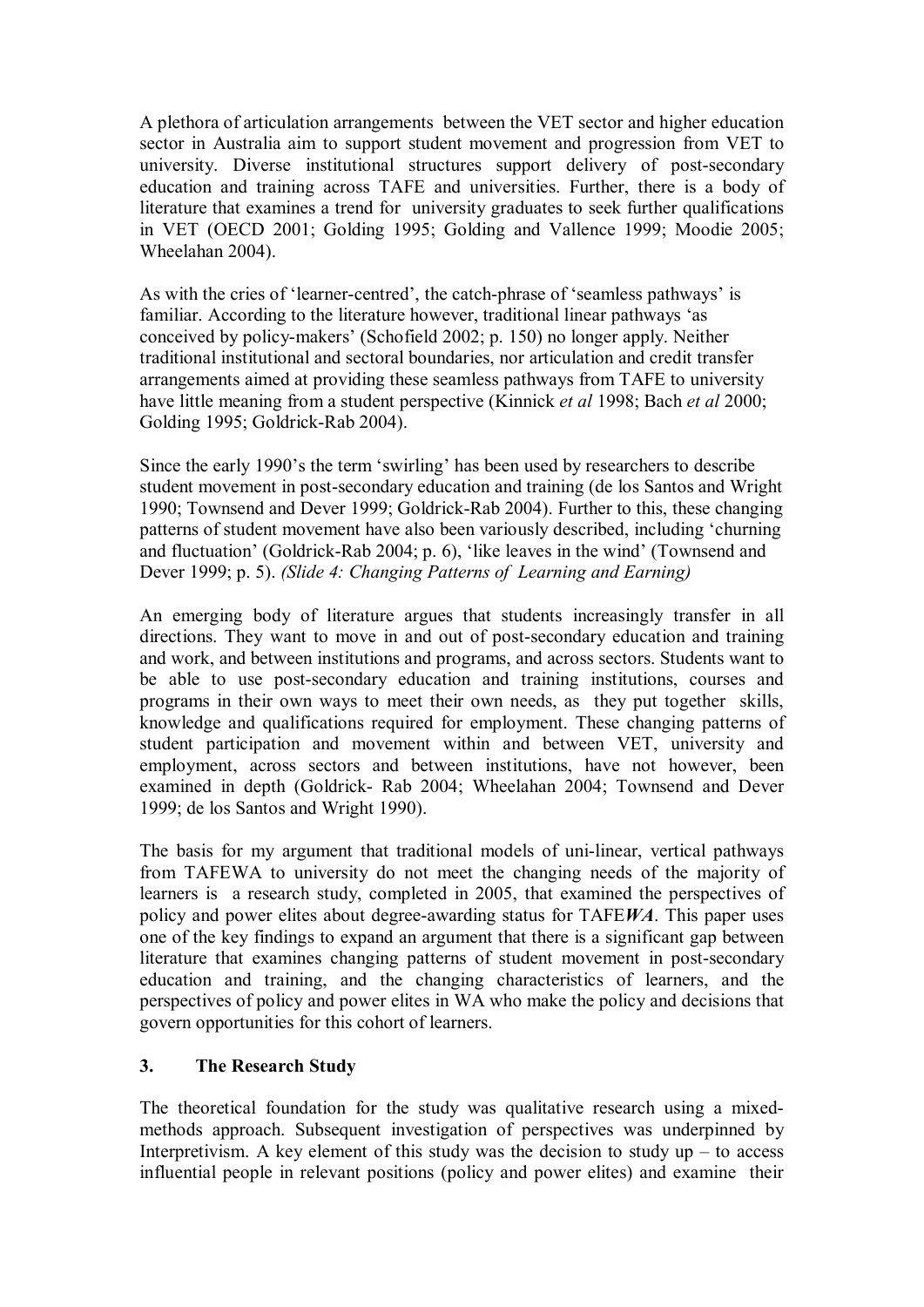perspectives. This strategy provided a framework for developing and refining the research question and guiding questions (*Appendix 2*), directed reading of literature for review, and shaped both the theoretical construct and the research methods.

This study was conducted in Western Australia, and involved forty three participants selected from amongst the senior ranks of the political, public, private, education, VET and higher education sectors. These participants, were selected on the basis of their expertise in, or responsibility for post-secondary education and training (*Appendix 3: Study Participants).* In seeking their perspectives, various methods were employed. These include a modified Delphi Technique, participant observation, and face-to-face semi-structured interviews. In addition, my personal professional networks and contacts were employed. This enabled me to use informal interviews, through telephone conversations and e-mail communications, to seek the perspectives of policy and power elites in other Australian States and Territories, and internationally (*Appendix 4: Data Collection)*. The study took place during the period from July 2002 to April 2005.

The large amounts of data generated from multiple sources for this study needed systematic organisation to support the processes of categorising, sorting, storing and retrieval for analysis. With the focus on making sense of the data as it was collected, the constant comparative method (Strauss and Corbin 1998) was used.

## **4. Analysis and Conclusions**

The post-secondary education and training policy process in WA, as with much public policy, involves a range of political actors, and sectoral and organisational factors that impact on decisions. The roles of these key players, all with disparate perspectives, influences decisions and affects outcomes.

This study found that the perspectives of participants (policy and power elites) reflect traditional institutional models of student participation in post-secondary education and training, emphasising uni-linear, vertical pathways from vocational to academic education and training. This policy view of VET as a stepping-stone or pathway to university, especially for disadvantaged students, is considered by the literature to be an important element of governments' expansion of higher education (Carnevale and Desrochers 2001; Walker 2001).

· *What the Bureaucrats Say*

The bureaucrats participating in this research study express support for articulation and credit transfer arrangements with universities on the basis that they are *'good for the students'* (B10; B2) and enhance the reputation of TAFE*WA*. However, they also argue that while these arrangements *'look good on paper for the Minister'* (B19) for Education and Training, they are '*in principle and not widely in practice'* (B19) because the universities *'don't give guaranteed articulation for TAFE students'* (B24).

In reality, according to the bureaucrats, developing pathways for students is '*too hard to bother with, too time consuming, and too much effort'* (B21) Relationships between the Department of Education and Training, and the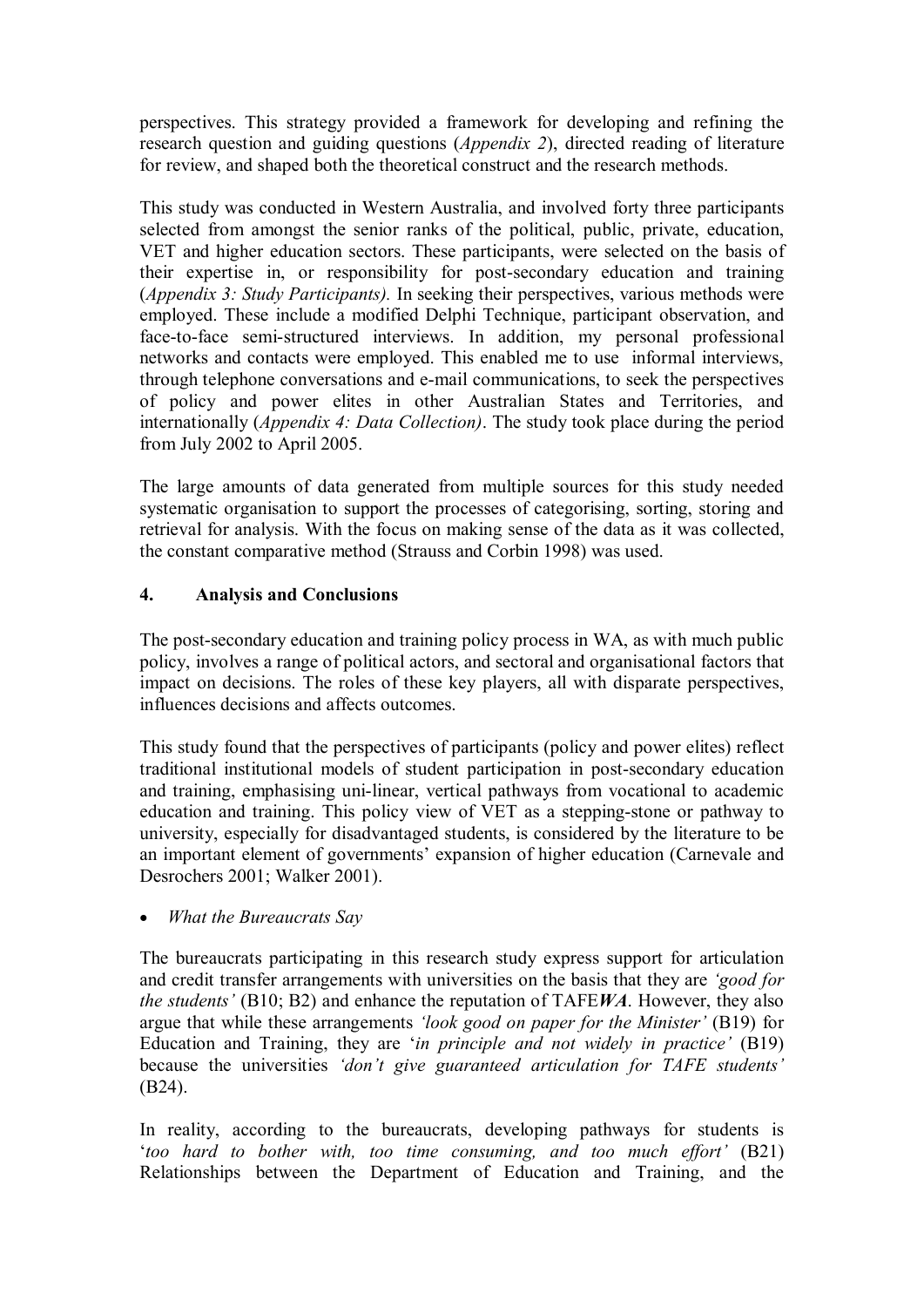universities are *'acrimonious and arduous'* (B25), and considered by the bureaucrats to be adversely affected by the relationship between the ViceChancellor's and the Minister for Education and Training. As B11 states, '*the universities call the tune, and the Minister [for Education and Training]makes us dance to it*'. There was consensus amongst the bureaucrats that the universities exploit this relationship to influence VET policy and decisions in order to protect their own interests, which also include '*maintaining the status quo'* (B18).

The bureaucrats consider that any collaborative arrangements are *ad hoc* in nature, unplanned, not sustainable, and '*not as coordinated or cohesive as they should be'* (B2). On the whole, the bureaucrats express frustration with the universities, and argue that attempts at communication are '*like shouting into a vacuum'* (B25). From the perspective of the bureaucrats, the universities '*oppose anything that has 'TAFEWA' on it* (B11). This opposition is described in an internal WA Department of Education and Training Memo (5 May 2003) as having the potential to *'undermine the value of VET courses and VET qualifications'* and to *'undermine the principles of seamless education, lifelong learning, qualification linkages and articulation'.*

Further, the bureaucrats express frustration at what they perceive as university influence over policy directions and strategic decisions about TAFE*WA*, and both covert resistance and '*guerilla warfare'* (B ) by the universities not only to expansion of articulation and credit transfer arrangements, but also to expansion of TAFE*WA* market advantage.

The bureaucrats consider that *'the universities have got the trots over articulation'* (B16) and only seek arrangements with TAFE*WA* that will increase the numbers of potential students for university entrance, and as a means of perpetuating negative associations and perceptions of TAFE*WA* as inferior, less desirable and less demanding than university. On this however, eight bureaucrats discuss TAFE*WA* in terms such as *'mickeymouse'* (B3), and describe the difference between TAFE*WA* and university in terms of *'building a great cathedral'* and *'simply laying bricks'* (B1).

On the other hand, the bureaucrats perceive the boundaries as being not only created by the universities, but aggressively protected, creating *'silos, discontinuity in learning, articulation problems'* (B8). Further to this, the bureaucrats argue that the universities are pushing those boundaries and encroaching on TAFE*WA* territory by taking over the lucrative market at the higher end of VET courses and qualifications. The resultant *'turf wars'* (B2; B6; B17) inhibit progress toward common understanding, effective relationships and thinking about flexible and innovative pathways for students.

#### · *What the Universities say*

On the part of university-based participants, there is extreme frustration at the bureaucrats' repeated '*resistance to input* [into VET policy] *from the universities'* (U12), and '*an antiintellectualism in the Department [of Education and Training]that is a barrier to discussion and collaboration'* (U10) about student transitions and pathways. According to the university-based participants ' *we [Vice-Chancellors]have gone out of our way to facilitate generic and much bigger linkages*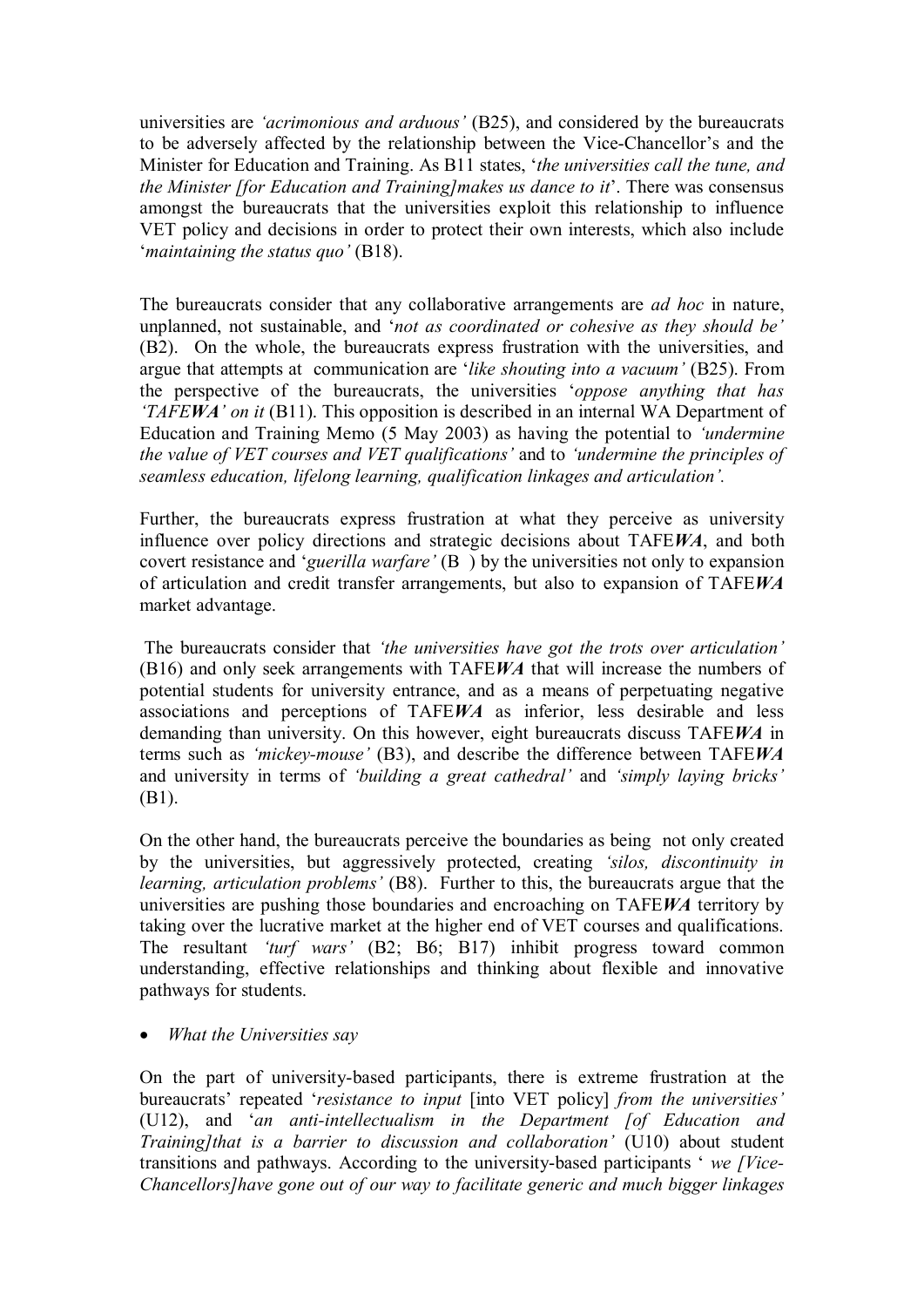*and pathways'* (U6). However, the bureaucrats '*make it impossible to rationally discuss student transitions and pathways'* (U9), and it is always '*difficult to know where TAFE is coming from, what it is TAFE does, and what they expect'* (U2). To address this, the university-based participants discuss the necessity of avoiding discussions with bureaucrats, and instead describe how '*We [ViceChancellors]have breakfast with the Minister [Education and Training] and the Premier, and tell them what we want, and how we think it [articulation, student pathways]should work in WA'* (U12).

Articulation and credit transfer arrangements are discussed by the universitybased participants in terms of a stepping-stone, or 'ladder' for academically able TAFEWA students to progress on to university and gain a degree. These participants use this concept of TAFEWA as a stepping-stone to argue against degree-awarding status for TAFE*WA* on the basis that '*there are already pathways from TAFE to degree programs'* that *'enable students to move on to a choice of universities'* (U2). Current models are seen as appropriate because they maintain the important tradition of elitism and status of universities, and their focus on *'the business of education, not teaching people how to flip hamburgers'* (U1). As U8 argues, '*articulation* [from TAFE*WA* to university] *is unlikely'* because it '*compromises the selection of the best entrants'.*

A significant number of university-based participants share a conviction that responsibility for poor TAFEWA-university relationships lies with the bureaucrats (U3; U23; U20; U2; U8; U9; U3). Further, the university–based participants express the opinion that the bureaucrats are responsible for the enduring traditional dichotomies that are located in VET sector implementation of and support for training packages, competency–based training and assessment, approaches to teaching, learning and assessment, funding mechanisms and the lack of graded assessment in TAFE. It is TAFE*WA* that is reluctant to *'bridge the gap'*(U10) or to seriously consider issues and suggestions raised by the universities. For U2, attempts by the universities to establish collaborative relationships with TAFE*WA* and to develop pathways have '*at all stages been knocked back, or delayed so significantly that we've found it almost not worth the effort'*.

It is a university-based participant who makes the single reference to different patterns of student movement, commenting that *'we [universities] know that as many students go from university to TAFE, and probably more these days'* (U2)*.*

· *What Politicians and Employers Say*

The politicians and the industry representatives participating in this study perceive merit in maintaining traditional, uni-linear pathways from TAFEWA to university because the distinctive goals and complementary roles of TAFE*WA* and universities should be acknowledged and strengthened. These arrangements support the *'traditional and social value of university achievement*' (P6), and the '*higher levels of learning that occur in university'* (P1) and associated *'proper tertiary qualifications'* (P8).

Further to this, uni–linear vertical pathways also meet the expectations of the community and industry about a *'ladder system'* (P3) of learning and achievement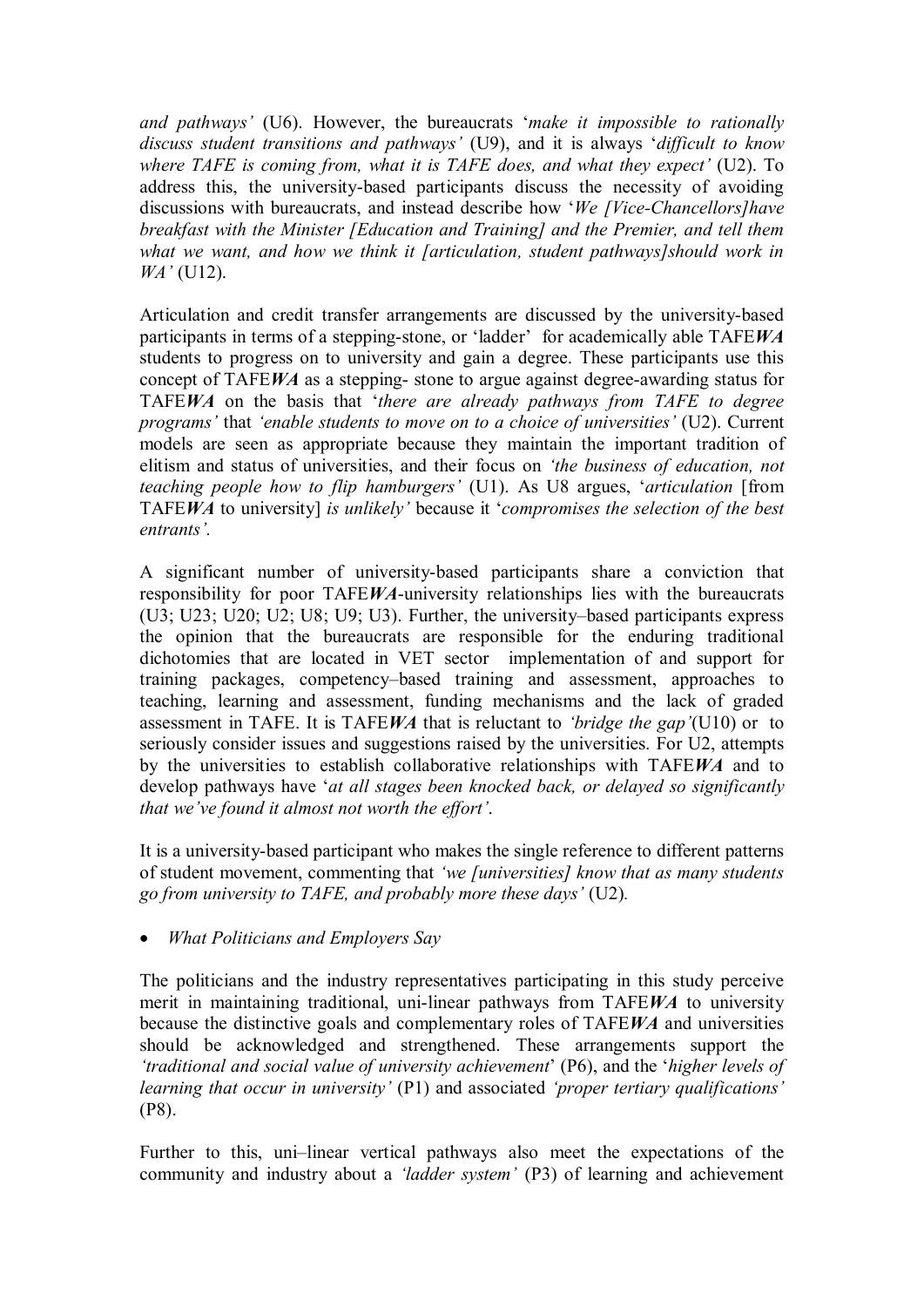whereby TAFE*WA* '*is something people do if they can't do the academic'* (P1). As P1 states 'the *ladder system[ from TAFE to university] works well enough'*.

The politicians perceive that it is the universities that perpetuate differences and boundaries. As P1 comments, *'the barriers are in the universities'.* On the other hand, the emphasis of industry participants is on a need to *'recognise and encourage the distinctive roles and outcomes of VET and higher education'* (O3). Industry participants in this research study are unanimous that the '*distinctive roles and outcomes of VET and higher education'* (O3) that enable each to '*cater to different student types'* (O4) are critical and '*must be recognised and maintained'* (O3).

# **5. Implications**

Participants in this research study present a view of the VET policy environment in WA as a battleground where bureaucrats and the universities (through the Vice-Chancellors) fight for legitimacy and domination in order to protect their sectoral interests. Interpretations of student pathways focus narrowly on uni-linear, vertical pathways between secondary schools, TAFE and universities. This current policy focus and structure is 'an artificial construct, one-dimensional, stop/start learning' (Siemens 2003; p.2) that reflects neither the needs nor the expectations of a majority of contemporary learners.

It is evident that policy makers need to more fully acknowledge and support the diversity of demand and multiplicity of student attendance patterns in order to address the realities of the student cohort and how they want to go to TAFE, to university and to work. It is these realities that require policy and practice that is future-focussed, not embedded in historical precedence, or maintenance of the *status quo*.

#### **6. Conclusion**

This paper has argued that current models for articulation and credit transfer do not support contemporary learners, or their multiple and complex patterns of learning and earning. Furthermore, entrenched perspectives, based on sectoral and institutional containment rather than flexible student development, offer limited hope for innovative thinking about pathways beyond a '*ladder system [that] works wellenough'*.

# **References**

- Bach, B., Banks, M., Ricks, M., Stoering, J. & Walleri, D. 2000, 'Student Attendance Patterns and Performance in an Urban Post-secondary Environment', *Research in Higher Education* 41 (3), June 2000, pp.315 - 330
- Bragg, D. & Reger , W. (2000). 'Toward more unified education: Academic and vocational integration in Illinois Community Colleges', *Journal of Vocational Education Research,* vol 25 (4)*.* University of Georgia and American Vocational Education Research Association
- Carnevale, A. & Desrochers, D. (2001). *Help Wanted credentials required: Community colleges in the knowledge economy.* Annapolis Junction, MD: Community College Press
- Campus Review (2006) *Training providers and practitioners need to find new and more tailored approaches.* Vol 16 (6) February 15, 2006; p. 13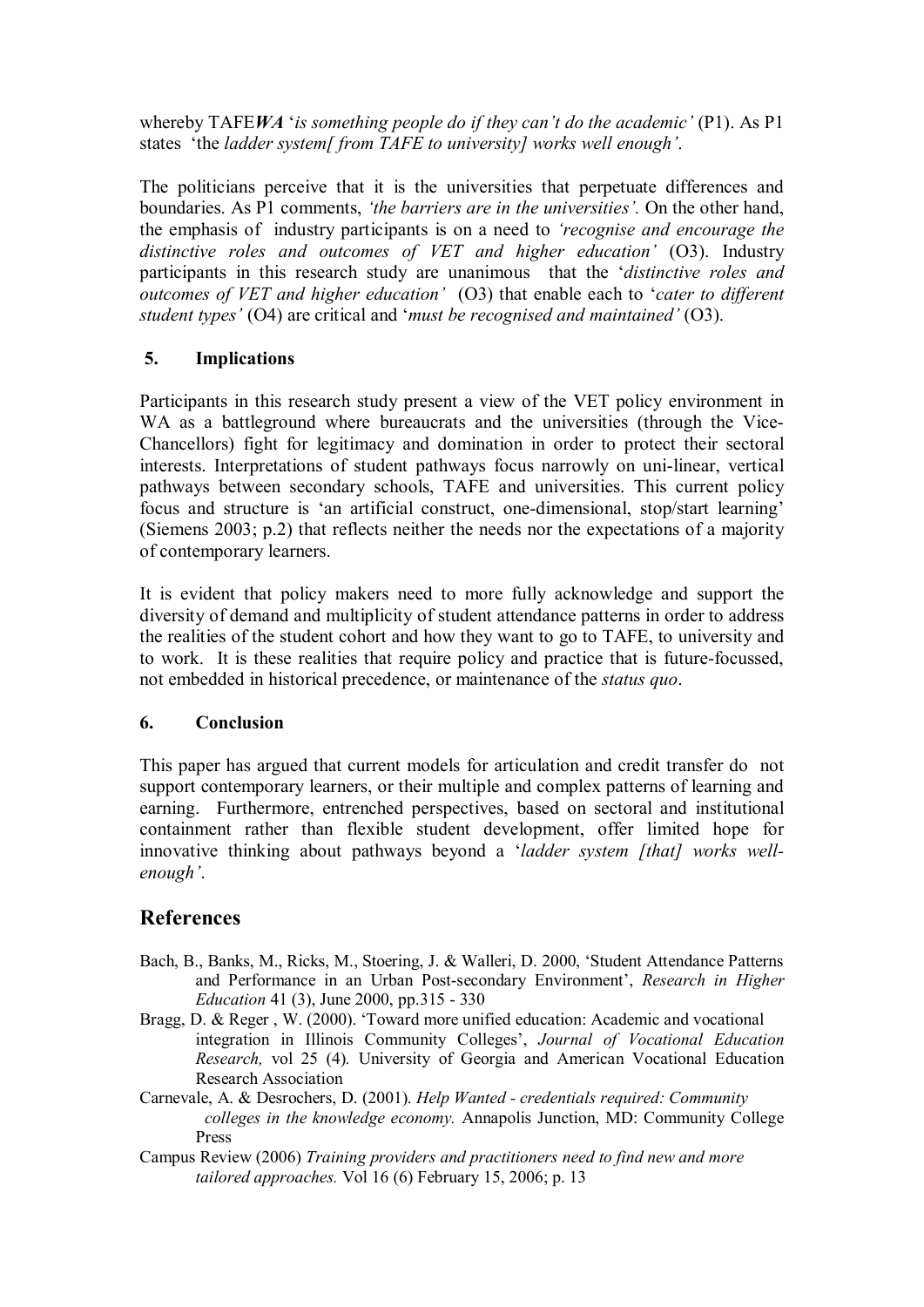- de los Santos, A. & Wright, I. (1990) 'Maricopa's Swirling Students: Earning One Third of Arizona State's Bachelor Degrees', *Community, Technical and Junior College Journal*, 60 (6), pp.32 – 34
- Duke, C. 2001, 'The Learning University Revisited'*,* Aspin (ed.), *International Handbook of Lifelong Learning*, pp. 501 527*.* Kluwer Academic Publishers
- Frand, J. (2000). The Information-Age Mindset: Changes in Students and Implications for Higher Education. In *Educause, Sept/Oct 2000; pp. 1522*
- Golding, B. (1995). 'Exploding the myth of education traffic'*, The Australian TAFE Teacher*, First Quarter, pp. 34 - 44
- Golding, B. & Vallence, K. (1999). *The University-VET transition*. Working Paper 99.20. Sydney: Research Centre for VET
- Goldrick-Rab, S. (2004). 'Swirling Among Schools: Student Mobility, Institutions and Social Class', in proceedings from the *Annual Meetings of the Association for the Study of Higher Education*. Kansas City, MO
- Hays Specialist Recruitment (2005). Generation Y. Available from  $\langle \frac{http://www.hays.com.au/news/auxworkplace-aspX7}{0}$  December 2005)
- Johnstone, S., Ewell, P. & Paulson, K. 2002, *Student Learning as Academic Currency.* Washington DC: American Council on Education
- Kinnick M., Ricks M., Bach S., Walleri R., Stoering J. & Tapang B. (1998). Student Transfer Between Community Colleges and a University in an Urban Environment'*, Journal of Applied Research in the Community College* 5, pp. 89 - 98
- Moodie, G. (2005). Reverse Transfer in Australia. Paper presented at the  $14<sup>th</sup>$  national VET research conference. Wodonga Institute of TAFE. 8 July 2005
- Organisation for Economic Cooperation and Development (OECD). (2001). *Education policy analysis.* Centre for Educational Research and Innovation: OECD
- Parry, G. & Thompson, A. (2002) *Closer by degrees: The past, present and future of higher education in further education colleges*. London: Learning and Skills Development Agency
- Schellenbarger, S. (2005). Helicopter parents are going to colleges. In *The Wall Street Journal Online July 29, 2005.* Available from <
- [http://www.careerjournal.com.services/print/?url>](http://www.careerjournal.com.services/print/?url) (19 December 2005) Schweitzer, S. (2005). Case of the hovering parents. The Boston Globe, Aug 20,
- 2005. Available from  $\frac{\text{http://www.boston.com}}{2005}$  (19 December 2005) Sheahan, P. (2005). GenY. Available from < [http://www.generationy.com.au](http://www.generationy.com.au/)>
	- (19 December 2005)
- Schofield, K (2002) Summary of Main Themes; Lifelong Learning: Proceedings of a Symposium. Melbourne: Monash University- ACER
- Sommerlad E., Duke C. & McDonald R. (1998). *Universities and TAFE: Collaboration in the emerging world of 'universal higher education'* Canberra: Higher Education Council
- Strauss, A. & Corbin, J. 1998, *Basics of qualitative research: Techniques and procedures for developing grounded theory.* Thousand Oaks, CA: Sage
- Townsend, B. 2001, 'Redefining the Community College Transfer Mission'*,Community College Review* 29(2), p. 29 - 42
- Townsend, B. & Dever, J. 1999, 'What do we know about reverse transfer for students?'*, New Directions for Community Colleges* 106, pp. 5 – 13
- Walker, K. 2001, 'Opening the Door to the Baccalaureate Degree'*, Community College Review*, vol 29 (2)
- Watt, S. & Patterson, L. (2000). 'Pathways and Partnerships: Widening access to higher education', *Journal of Further and Higher Education* 24 (1), pp. 107 116
- Wheelahan, L. (2000). Bridging the divide: Developing the institutional structures that most effectively deliver cross-sectoral education and training. Adelaide, SA: National Council for Vocational Education Research
- Wheelahan, L. (2001). 'Research, policy and practice: How do they fit together? A case study on pathways and articulation at Victoria University of Technology', in proceedings of the *Australian Vocational Education and Training Research*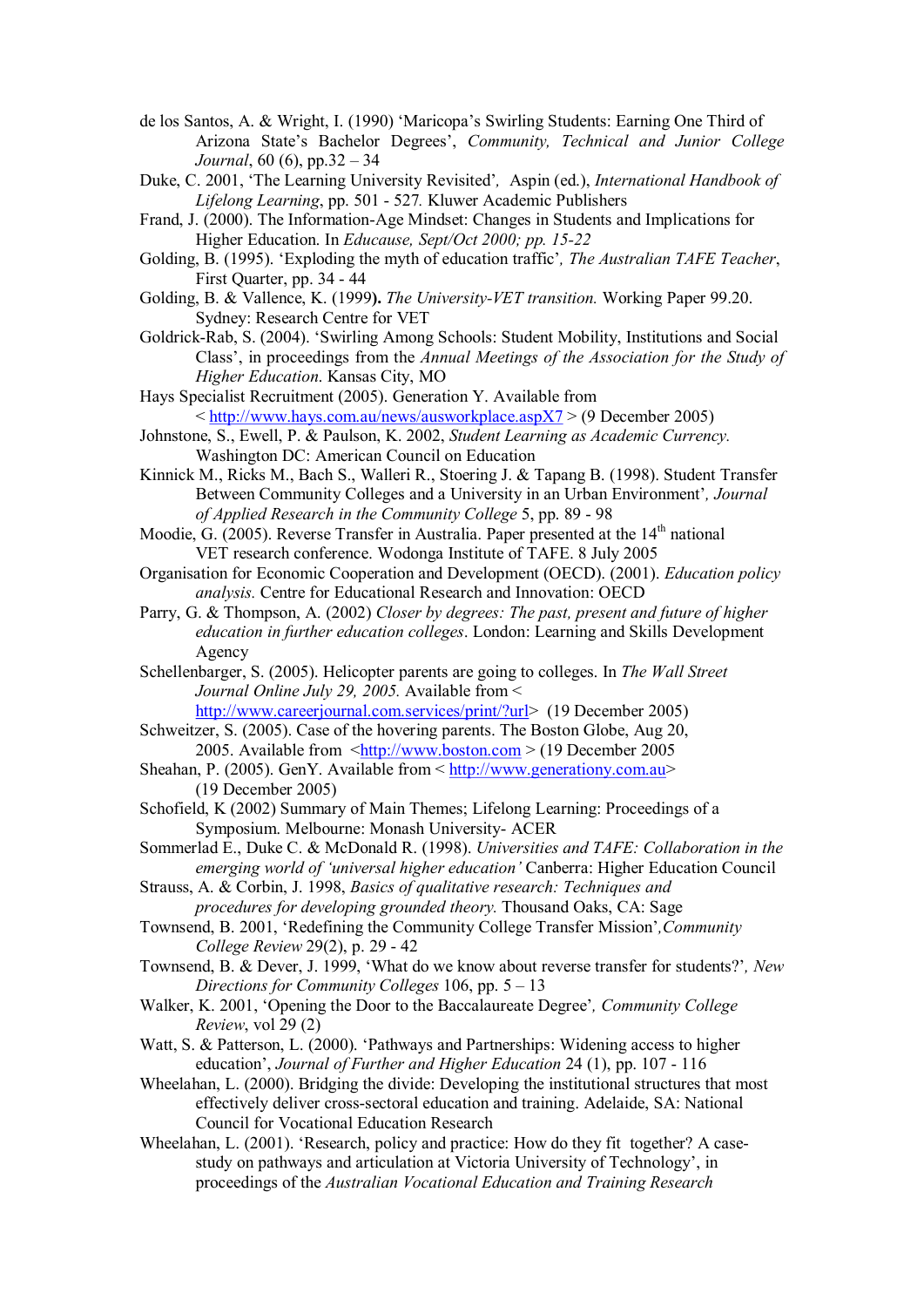*Association 2001 Conference*: *Research to Reality: Putting VET Research to Work*. March 2001. Adelaide, SA

Wheelahan, L. (2004). 'Credit transfer's a game of smoke and mirrors'*, Campus Review*, April 21, 2004

# **Appendices**

#### **Appendix 1: Research Findings**

There are four key findings from this research study: *TAFEWAawarded Degrees*. The first finding is that policy, especially regarding degree - awarding authority in post - secondary education and training, is formed on an assumption of uni - linear, vertical pathways from TAFE*WA* to university that perpetuates traditions of a hierarchy of status and qualifications and the traditional higher standing and status of the universities. Secondly, symbolic connotations of degrees, professions, vocational education and training, disciplined knowledge and research are so tightly inter connected that status associated with use of these terms preserves rather than breaks down differences in the roles of TAFE*WA* and the universities, and boundaries between them.

The third research finding is that TAFE*WA* aspires to, and desires the status, prestige and market advantage the universities enjoy by virtue of their ownership of the title 'degree' and their authority by law to award degree. This desire is described by Girard (1977) as triangulated, borrowed or mimetic desire. According to Girard (1977; quoted in Grote 2003), conflict is built into the structure of desire. Although flattered by the imitation, the model is protective of the object of desire. Further, structures or taboos are used by the model to manage the subject's access to the object of desire. It is widely acknowledged by participants in this research study that universities have ownership of, and monopoly over degree awarding authority. This status will continue to be defended by the universities, which perceive no advantage to themselves in degree awarding status for TAFE*WA*.

The fourth finding is that the complexity of post - secondary education and training is exacerbated by historical friction between TAFE**WA** and the universities. Interviews with different stakeholders involved with policy formation revealed conflicting perspectives on the status of trades and professions, academic and practical discourses, and university and TAFE*WA* lecturers.

#### **Appendix 2: Research Question and Guiding Questions**

The determination and definition of the Research Question established a focus for the research, and provided a point of reference throughout the study. The question framing this study was *What are the perspectives of key influential people in relevant positions about degree awarding status for TAFEWA, and how do these perspectives impact on the policy process?*

The major sub-questions provided a framework for developing the interview questions for this study, for directing other methods of data collection used, including the Delphi Technique, document analysis and observations, as well as for discussion of the. These sub questions are:

- i) Who are the key influential people in relevant positions in WA in relation to VET policy decisions?
- ii) What international, national and local socio-economic and political factors impact on VET policy and VET provision in WA?